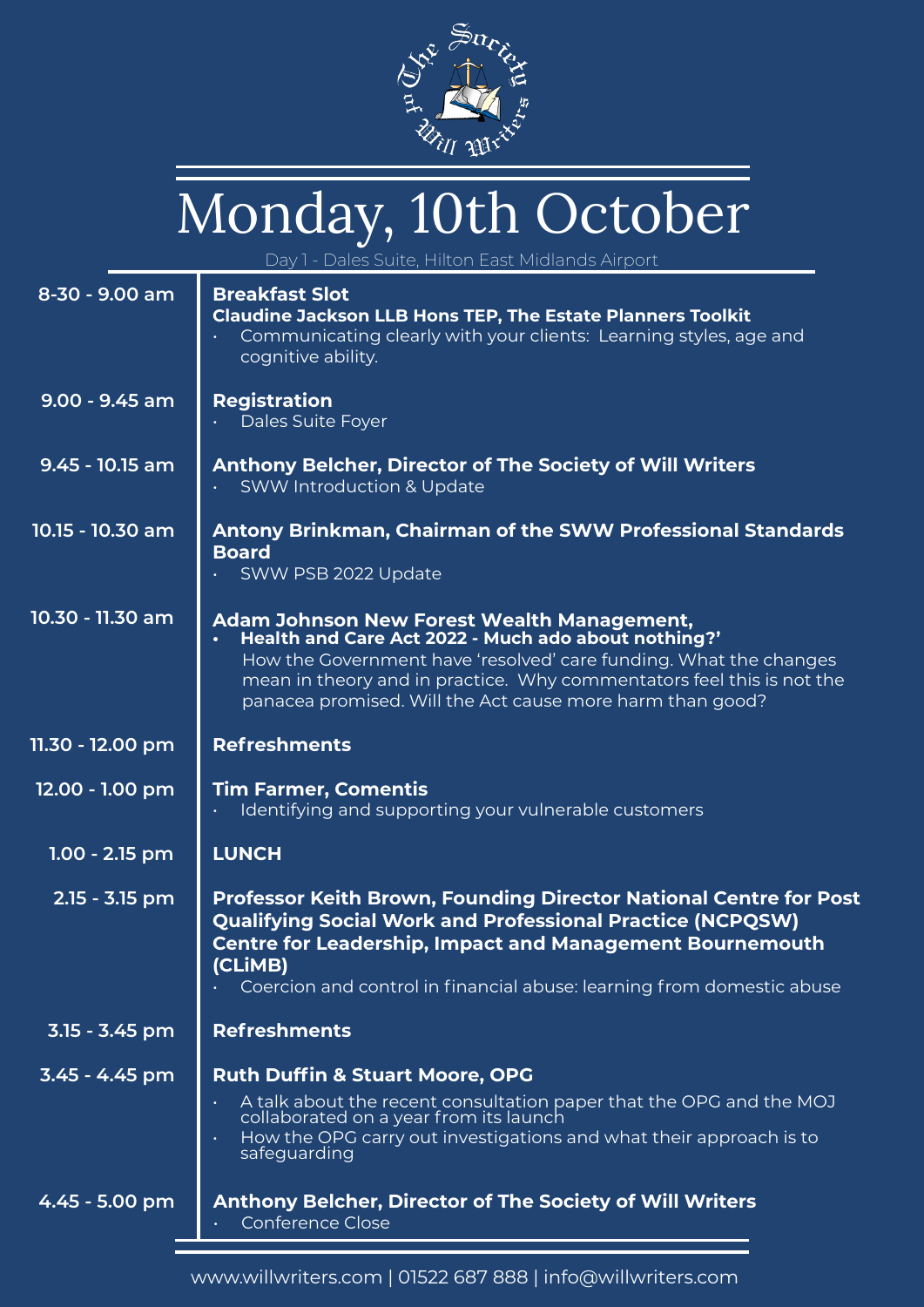

### Monday, 10th October

Day 1 - Dales Suite, Hilton East Midlands Airport

| 7.00 - 11.00 pm | <b>Private Bar - Optional</b><br>Open for conference attendees only                                       |
|-----------------|-----------------------------------------------------------------------------------------------------------|
| 7.00 - 11.00 pm | <b>Private Dinner - Optional</b><br>Open for bookings by conference attendees only                        |
| 9.00 - 11.00 pm | <b>Dinner Entertainment - Optional</b><br>Bradley Duncan - Table Illusionist, Live Music Band and dancing |

**Society Staff** 

If you require any assistance or if you have any questions during the conference then please ask a member of the Society team.

Members of the Society team will be in attendance across both days including staff from The National Will Archive.

#### **Society Staff**

Anthony Belcher Diane Mandeville Libby Robinson Monika Valauskiene Ruby Nott

Sam Smith Sharon Norris Siobhan Rattigan-Smith Alex Brown

#### **Storage Staff**

Helen Gibson Lynn Smith Chris Thompson

### Please Note

Speakers are expressing their own views which may not necessarily be the views of The Society of Will Writers. Some speakers may refer to their own goods and services, and whilst the Society does not object to this, we do not endorse any particular firm or individual unless mentioned otherwise.

A range of exhibitors, some of which will be partners of the Society will be present throughout the foyer for the duration of the conference.

Recruitment activity of any kind at any time during the conference is **strictly forbidden.**

Please ensure that all **mobile phones are switched off** during the conference.